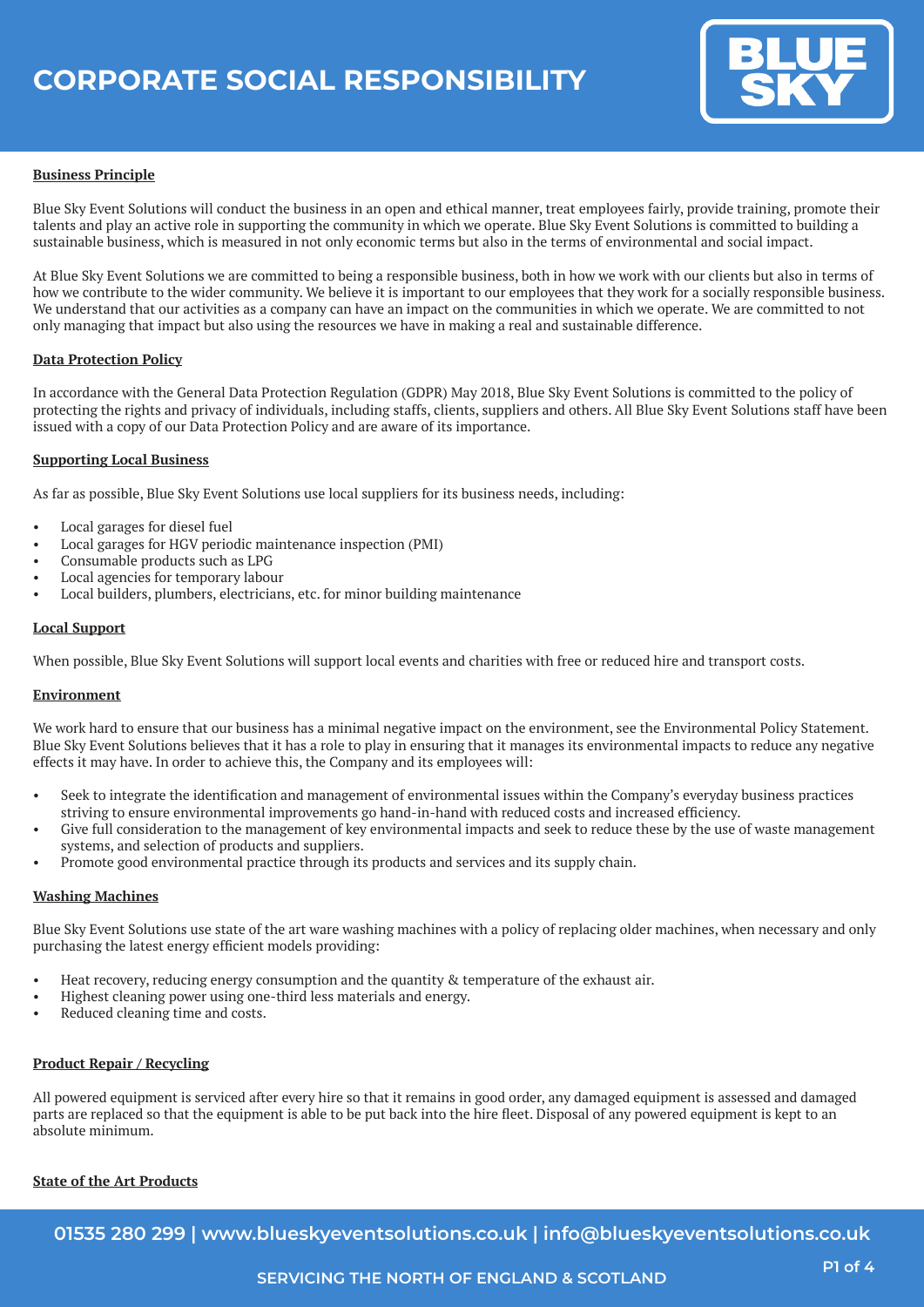

When replacing or purchasing new refrigeration products for the hire fleet, Blue Sky Event Solutions purchase units from Hoshizaki UK (Gram) an ISO14001 certified company who in 2002 replaced hydrofluorocarbons (HFCs) with natural refrigerants, helping to reduce global warming.

Hoshizaki products also offer: low energy consumption + low maintenance costs + long product lifetime.

## **Packaging**

Suppliers are encouraged to supply products with a minimum of packaging.

Wherever possible all packaging, mainly cardboard and pallets, is re-used. When re-use is not possible, cardboard cartons generated from the new supply of glassware and chinaware is collected by a recognised re-cycling company.

Wherever possible, single use plastic bags used for wrapping / protecting ready for hire furniture have been replaced by reusable bags and padded wraps for items such as settees and armchairs.

### **Transport**

Blue Sky Event Solutions has a policy of replacing older vehicles, when required, and replacing them with more efficient models, keeping emissions and fuel consumption to a minimum.

All vehicles are maintained to the highest standard in order to keep emissions and fuel consumption to a minimum.

All drivers are instructed to drive vehicles in a responsible manner in order to keep accidents, emissions and fuel consumption to a minimum.

Warehouse and transport staff ensure order accuracy, loading and route planning are maintained to eliminate "second trips" and minimise vehicle mileages.

### **Economic Responsibility**

Blue Sky Event Solutions will conduct its business in a straightforward, open manner honestly and in good faith. In order to achieve this, the Company and its employees will:

- Comply with all relevant laws and regulations that apply to the business.
- Seek to generate sufficient profit to meet the needs of a growing and developing Company.
- Seek mutually beneficial relationships with third parties that will benefit both Blue Sky Event Solutions and our customers.
- Identify new products that will provide increased benefits for our customers and the environment throughout their life cycle.
- Blue Sky Event Solutions have in place a detailed Sustainability Policy and Business Continuity Plan in case of temporary service losses.

## **Social Responsibility**

Blue Sky Event Solutions will create an environment which attracts and retains employees of the highest calibre and in which employees will feel valued for their contribution to the Company's performance. In order to achieve this, the Company and its employees will:

- Provide a safe working environment for its employees and ensure that employees fully understand their own responsibilities as regards health and safety matters.
- Provide any necessary training, which will assist employees to develop their capabilities.
- Offer employment opportunities in a fair and equal manner regardless of race, colour, gender, sexual orientation or religious beliefs and observe codes of conduct, which are designed to protect employees from harassment or discrimination in any form, and provide equality of opportunity.

# **Our People**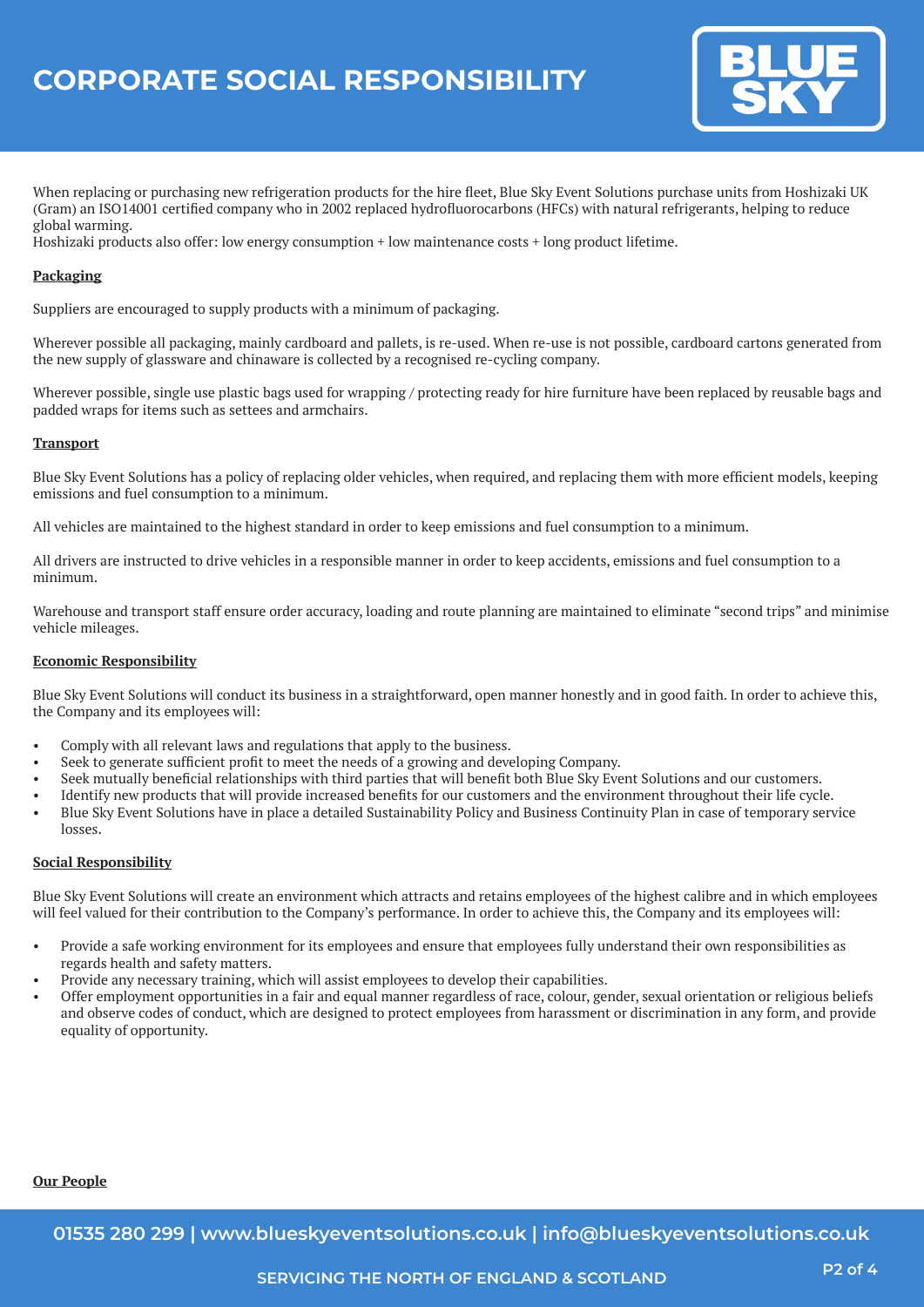

We aim to provide the tools to enable personal growth and fulfilment for our staff with detailed procedures on:

- Recruitment & Training
- Health & Safety
- Job Descriptions & Procedures

### **Training**

In order to be consistent throughout Blue Sky Event Solutions, we have put together a whole series of training modules to give our staff the knowledge and expertise to advise and assist our customers and to operate in a safe and efficient manner. The training modules cover all aspects of our business including: customer service, manual handling, safety in the warehouse, loading of vehicles, etc.

### **Safe Working Practices**

### Risk Assessments:

- Risk Assessments are carried out by the operations and regional directors.
- Risk Assessments and subsequent Method Statements are then viewed / discussed with members of staff who will then sign them off on a signature sheet.
- The Risk Assessments are then signed off by Les Vipond, Managing Director
- Risk Assessments, Method Statements and Internal Training modules are also reviewed by our Mentor Health and Safety Consultant, Tony Cook.
- Risk assessments are then reviewed annually.

### **Event Hire Staff Competence**

Les Vipond, Managing Director – over 30 year's industry experience - NEBOSH National General Certificate in Occupational Safety & Health.

Lee Vipond, National Operations Director - over 25 year's industry experience - IOSH Certificate-Managing Safely.

Jean Moller, Regional Director – over 25 year's industry experience - IOSH Certificate-Managing Safely.

Mentor consultant – Tony Cook – qualifications: NEBOSH General Certificate. NVQ 4 Occupational Health & Safety Management of CDM coordination. Managing Work at Height. Advanced Fire Risk Assessment. Manual Handling Instructor-City & Guilds. Annual audit carried out by NatWest Mentor, non-conformances are actioned.

#### **NatWest Mentor Health & Safety**

Blue Sky Event Solutions is signed up to **Mentor Health & Safety Service** which provides Blue Sky Event Solutions with advice and support to keep the business fully compliant with health & safety regulations and in incorporating health & safety in everything we do. NatWest Mentor carry out an annual audit in Blue Sky Event Solutions depot which provides us with a progress report on the upgrades carried out during the previous year and also advice and action points required to continue our progress.

# **NatWest Mentor Health & Safety cont'd**